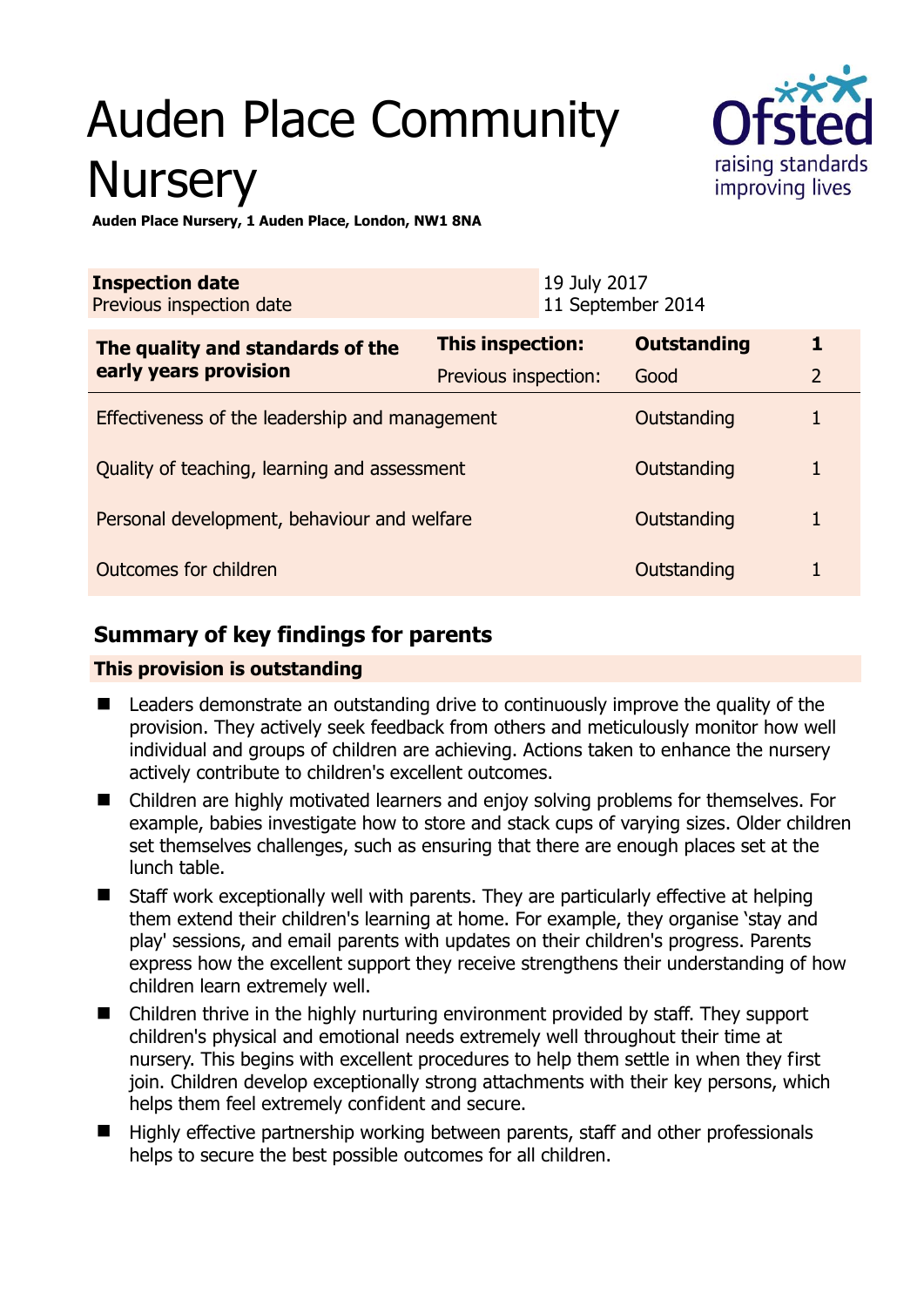# **What the setting needs to do to improve further**

#### **To further improve the quality of the early years provision the provider should:**

■ make even further improvements to the way resources are stored in the baby room, to build upon the already excellent opportunities for babies to make choices about their play.

#### **Inspection activities**

- The inspector observed a range of activities indoors and outdoors, and assessed the quality of teaching and its impact on children's learning.
- The inspector had a meeting with the deputy manager. She also explored the views of staff and children at intervals during the inspection.
- The inspector had discussions with several parents and considered their views alongside a sample of parents' written feedback.
- The inspector looked at a sample of documentation, including policies and procedures, staff suitability checks and children's learning records.
- The inspector carried out a joint observation with the quality and curriculum manager.

**Inspector**  Sarah Crawford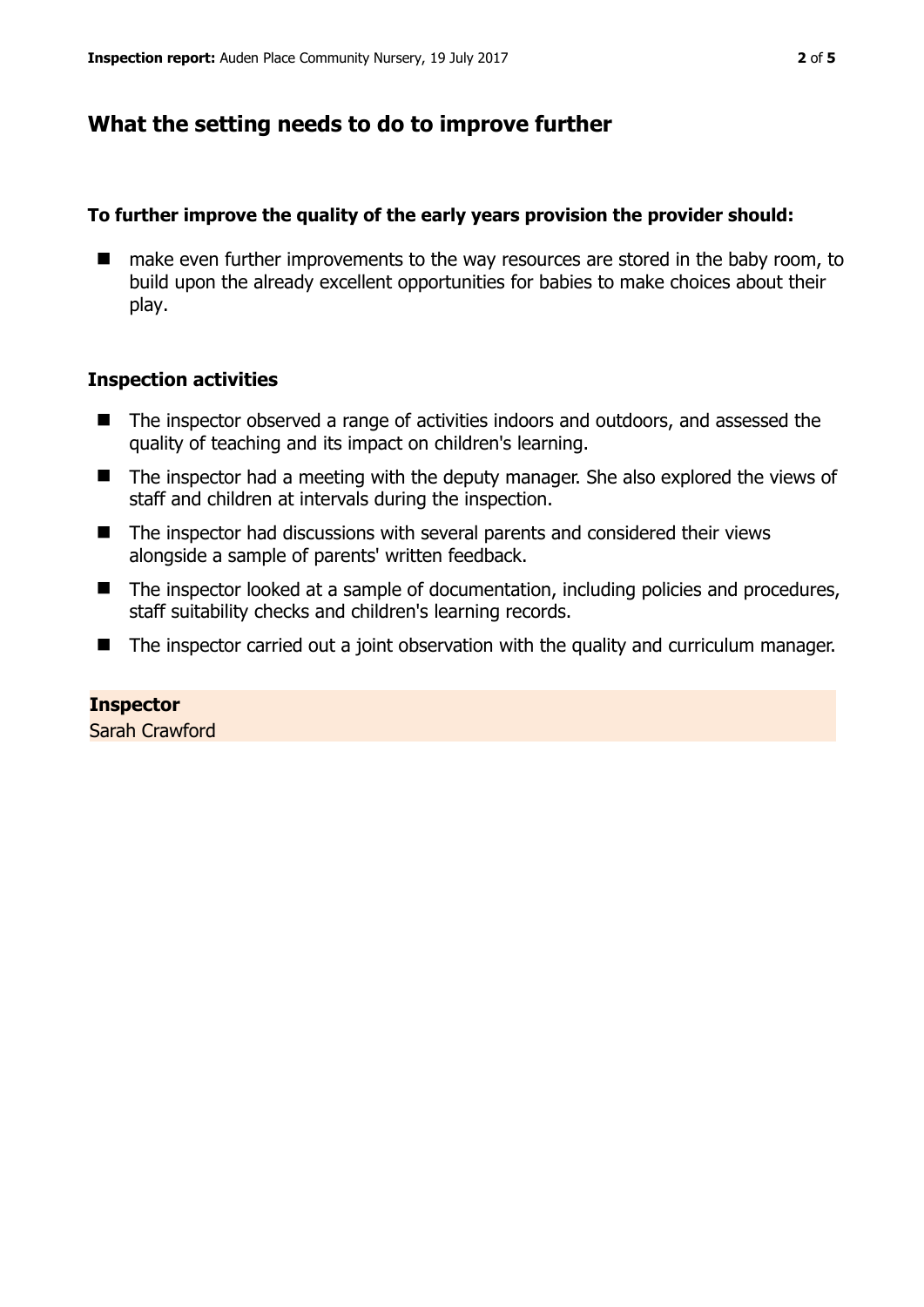# **Inspection findings**

### **Effectiveness of the leadership and management is outstanding**

Safeguarding is effective. Leaders act swiftly to implement changes in safeguarding legislation and update staff on new procedures effectively. All staff have a highly comprehensive knowledge of how to report any child protection concerns. Teaching is consistently strong and constantly improving. For example, staff have made effective use of training to support children's language and communication skills extremely well. Rigorous staff monitoring further enhances the skills and expertise of the exceptionally well qualified staff team. The local authority has recognised the excellent practice and has highlighted practice within the baby room as a model for other settings. However, staff plan to improve this further by improving the storage of resources, to give babies even more choices about their play.

## **Quality of teaching, learning and assessment is outstanding**

Staff use highly comprehensive tracking systems to closely monitor each child's progress and identify what they need to learn next. They use this information, their observations of children's learning and information from parents to plan a rich, varied and imaginative curriculum. Children are highly imaginative and creative as they express their ideas and reflect on their experiences. For example, children painted colourful pictures of butterflies in response to pictures in a storybook. Older children learn to represent their ideas extremely well by using written symbols. For example, they created money for their roleplay café by using dots, marks or numerals to represent the value of the notes. Children enjoy excellent opportunities to learn about the world. For instance, they go on exciting outings to places of interest, including the zoo, local parks, shops and the library.

### **Personal development, behaviour and welfare are outstanding**

Children's behaviour is excellent. They show exceptionally high levels of cooperation as they play together well and are thoughtful about each other's needs. For example, they ask their friends if they would like more food and pour drinks for each other at lunchtime. The arrangements for children's move to school are excellent. Staff have developed effective links with teachers to pass on information and enable children to visit schools before they start. They work closely with parents to ensure that children have extremely positive attitudes about their move on to school. Children learn to make positive choices about food through their discussions with staff and peers, as they enjoy healthy and nutritious meals. They have excellent opportunities to enjoy fresh air and exercise.

### **Outcomes for children are outstanding**

Children, including those who have special educational needs and/or disabilities, those who learn English as an additional language and those in receipt of additional funding, make excellent progress from their individual starting points. Children quickly grasp new skills and any gaps in their learning are rapidly closed. Children are exceptionally well prepared for the next stages in their development, including school. They develop excellent literacy skills. They listen to stories without becoming distracted and they talk about the events and characters from favourite books with exceptional confidence.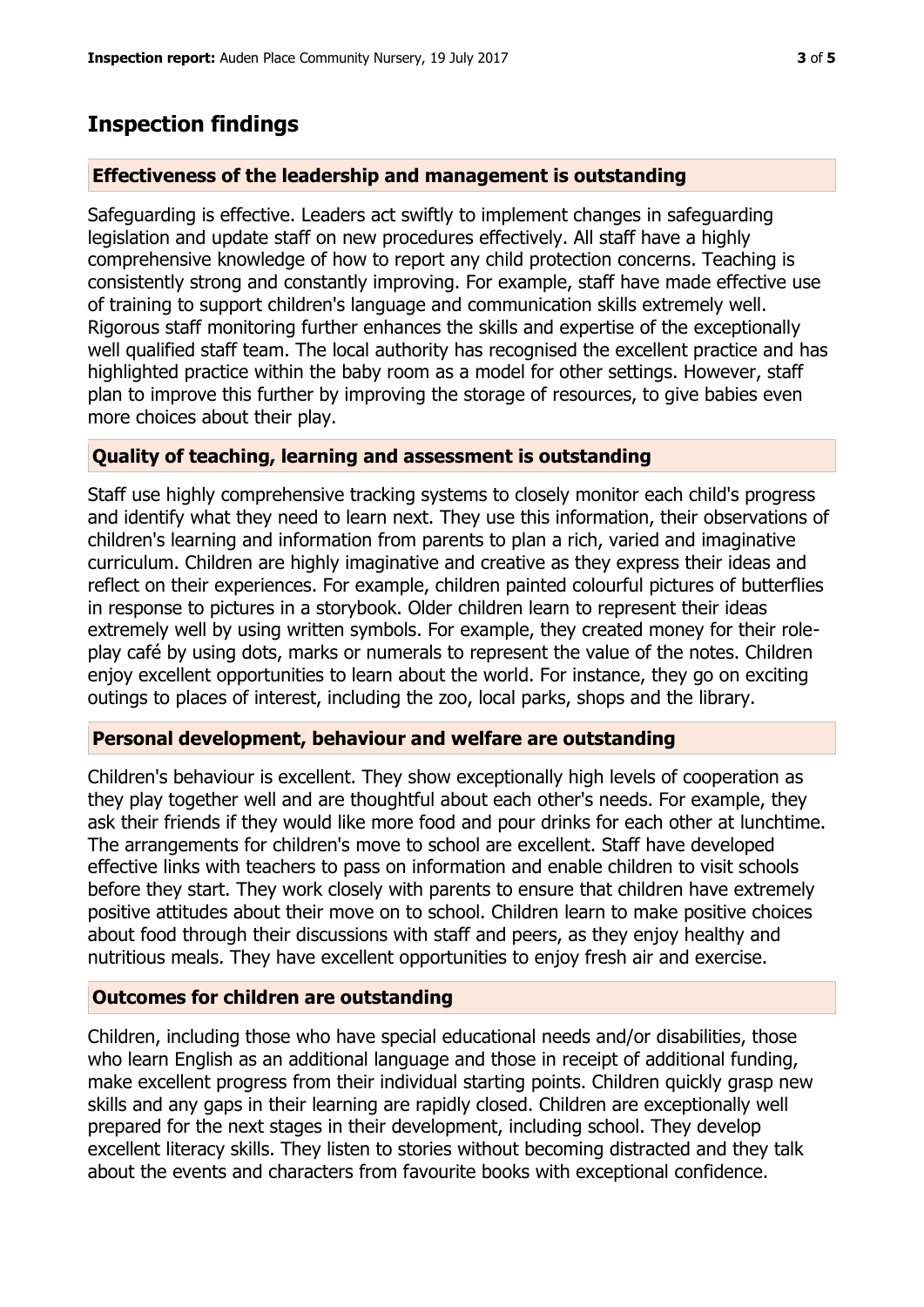# **Setting details**

| Unique reference number                             | 100615                               |  |
|-----------------------------------------------------|--------------------------------------|--|
| <b>Local authority</b>                              | Camden                               |  |
| <b>Inspection number</b>                            | 1070002                              |  |
| <b>Type of provision</b>                            | Full-time provision                  |  |
| Day care type                                       | Childcare - Non-Domestic             |  |
| <b>Registers</b>                                    | Early Years Register                 |  |
| <b>Age range of children</b>                        | $0 - 4$                              |  |
| <b>Total number of places</b>                       | 50                                   |  |
| <b>Number of children on roll</b>                   | 77                                   |  |
| Name of registered person                           | <b>Auden Place Community Nursery</b> |  |
| <b>Registered person unique</b><br>reference number | RP908351                             |  |
| <b>Date of previous inspection</b>                  | 11 September 2014                    |  |
| <b>Telephone number</b>                             | 020 7586 0098                        |  |

Auden Place Nursery registered in 1995. The nursery is situated in the London Borough of Camden. It is open each weekday from 7.30am to 6.30pm for 51 weeks of the year. The nursery is in receipt of funding for the provision of free early education to children aged two-, three- and four-years-old. There are 24 members of staff. All but two hold appropriate early years qualifications at levels 2 to 6.

This inspection was carried out by Ofsted under sections 49 and 50 of the Childcare Act 2006 on the quality and standards of provision that is registered on the Early Years Register. The registered person must ensure that this provision complies with the statutory framework for children's learning, development and care, known as the early years foundation stage.

Any complaints about the inspection or the report should be made following the procedures set out in the guidance 'Complaints procedure: raising concerns and making complaints about Ofsted', which is available from Ofsted's website: www.gov.uk/government/organisations/ofsted. If you would like Ofsted to send you a copy of the guidance, please telephone 0300 123 4234, or email enquiries@ofsted.gov.uk.